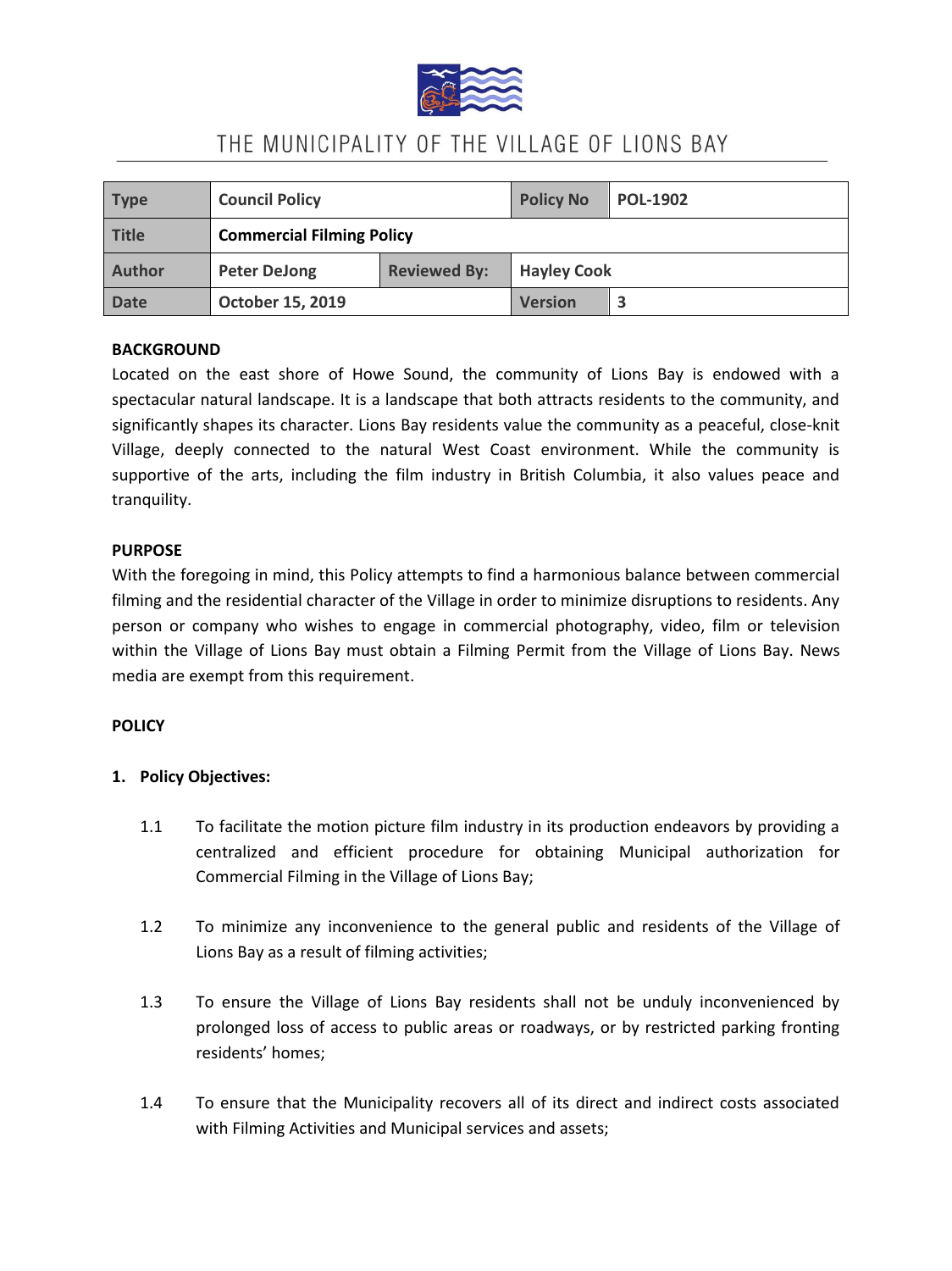

1.5 To ensure that Filming Activities fully observe the bylaws of the Municipality and protect the safety, well-being and interests of residents.

### **2. Definitions**

2.1 The following words and phrases have the meanings ascribed below:

Affected Households means those primary residences and secondary suites within an area to be determined by the Municipality, depending upon the nature of the Filming Permit Application, as being affected or potentially affected by proposed filming – non-resident owners are not to be included in determining Affected Households.

Applicant/Permittee means the person or persons or corporation applying for and/or receiving a Filming Permit.

Commercial Filming means photography, video, film and television recording undertaken for a commercial purpose.

Daytime Filming Hours means 7 am to 7 pm, other than the period from the start of daylight savings time in the spring to the end of daylight savings time in the fall, during which period it shall mean 7 am to 10 pm, and in either event, during which Filming Activity is regularly permitted, notwithstanding Noise Control Bylaw No. 283, 1998;

Extraordinary Services means the provision of Municipal services outside of regular hours (dependent on position) or the need for the Municipality to hire a contractor to address issues related to Filming Activities which were not applied for by the Permittee or expected by the Municipality.

Filming Activity means all outdoor human and mechanical activity related to Commercial Filming and includes all light, sound and the operation or parking of all vehicles, trucks and generators.

Filming Day means any day or portion thereof in which Filming Activity is taking place within the Municipality, except where filming preparation or post-production takedown is solely confined to private property.

Filming Liaison means the Municipal staff person designated by the Village Manager to act as a liaison to Filming Permit Applicants and Permittees.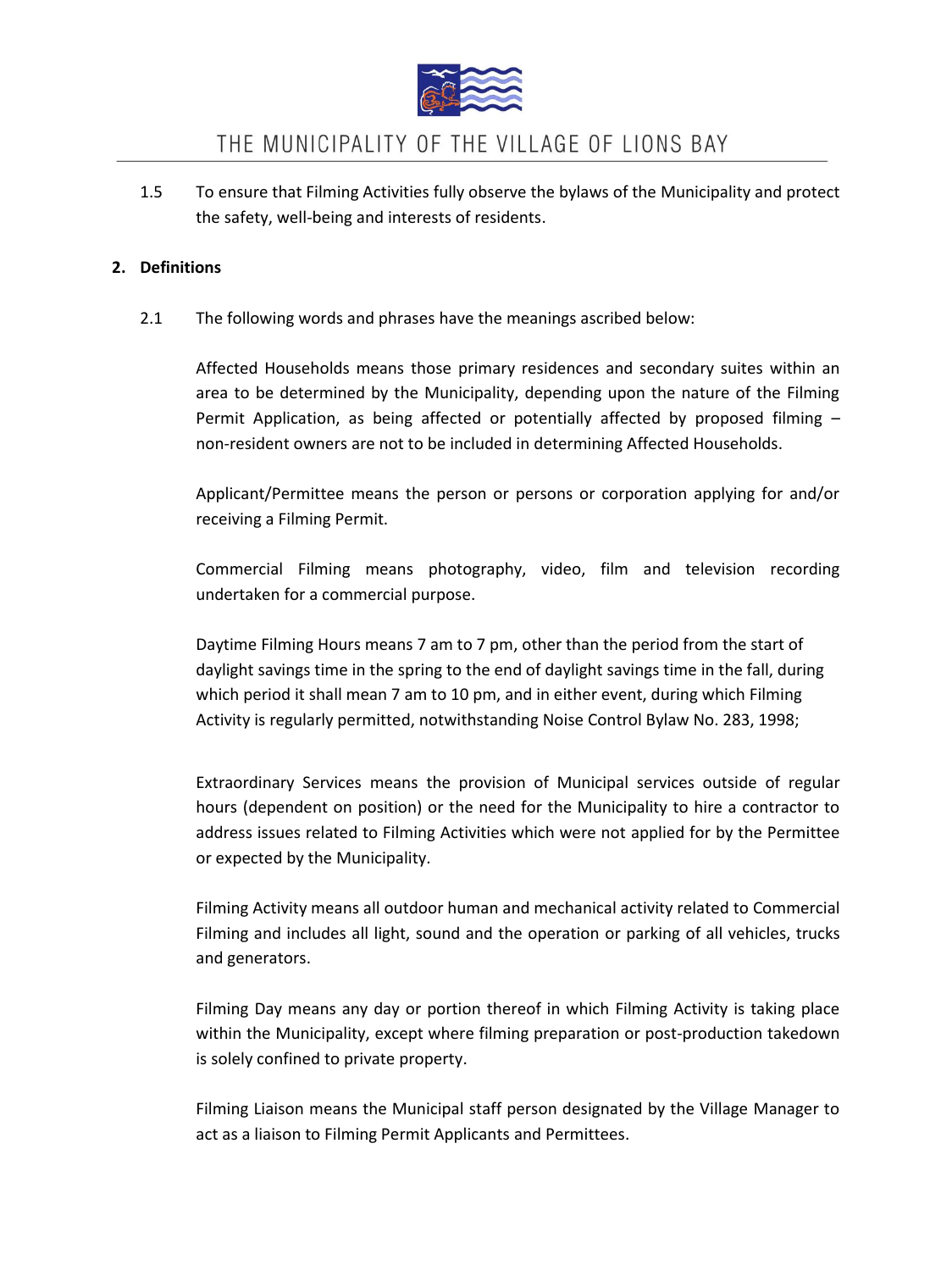

Filming Permit means the document issued by the Municipality to the Applicant/Permittee granting the conditional right for commercial filming in the Village of Lions Bay.

Municipality means the Village of Lions Bay and includes the adjective Municipal.

Security Deposit means the sum of \$10,000 provided to the Municipality once a Filming Permit has been approved.

Village Manager means the Chief Administrative Officer (CAO), or the person acting in that capacity in the absence of the CAO.

## **3. Application and Approval Process**

- 3.1 All Commercial Filming proponents shall complete a Municipal Filming Permit Application Form.
- 3.2 Applications shall be submitted to the Filming Liaison no later than three (3) weeks prior to the proposed commencement of filming.
- 3.3 Applications will not be processed unless accompanied by written permission from the owner(s) of any private lands where the filming will take place.
- 3.4 If granted, permission to film within the Municipality will be conveyed through the issuance of a Filming Permit issued by the Village Manager once all prerequisites of this policy are met.
- 3.5 If all requirements of this Policy have been met, along with any applicable administrative policies or procedures, Filming Permits may be granted directly by the Village Manager unless:
	- (a) A variance to allow for filming outside of the Daytime Filming Hours is required, or
	- (b) Filming Activity is required repeatedly on non-consecutive days (for example a TV series or mini-series),
	- (c) Filming Activity is for more than five (5) consecutive days

in which case approval by way of Council resolution is required.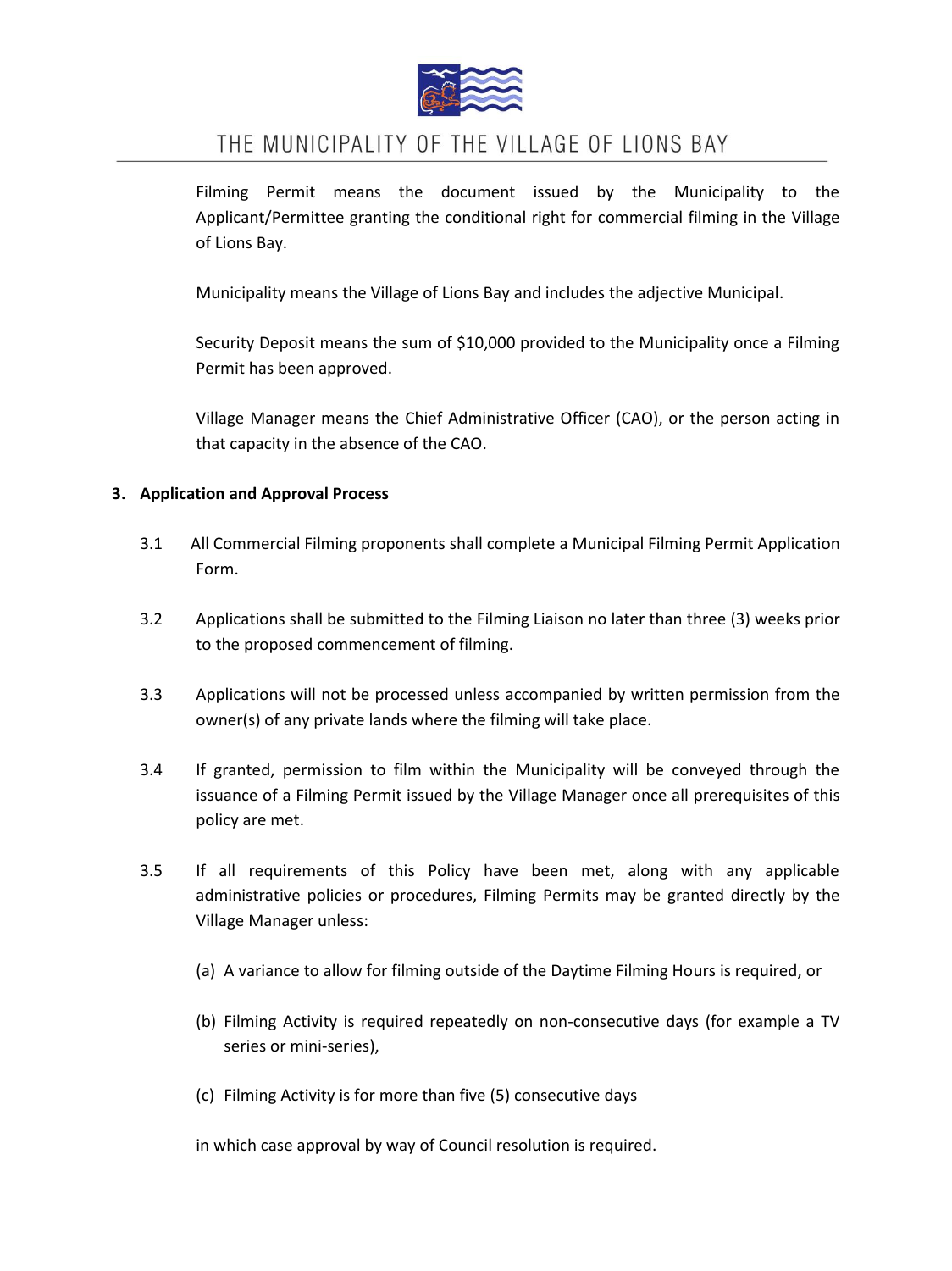

3.6 A Permittee cannot change dates, locations, filming times or the type of scene to be filmed as set-out in an approved application without first consulting the Filming Liaison and obtaining the consent in writing of the Village Manager. Such consent may be conditional upon notification to all persons impacted and other terms that are appropriate in the circumstances.

## **4. Notification and Polling Requirements**

- 4.1 Where Filming Activity is for three (3) or fewer consecutive days and does not require a variance to allow filming outside of Daytime Filming Hours, a notification letter approved by the Village Manager shall be hand delivered by the Applicant to all Affected Households. A Filming Permit will not be issued until at least seven (7) days have passed from the date of notification letter delivery to allow an opportunity for residents of Affected Households to provide feedback to the Municipality's Filming Liaison.
- 4.2 Where Filming Activity
	- (a) is for more than three (3) consecutive days,
	- (b) requires a variance to allow filming outside of Daytime Filming Hours, or
	- (c) requires repeated filming on non-consecutive days:
		- (i) a polling notification letter approved by the Village Manager shall be hand delivered by the Applicant to all Affected Households;
		- (ii) the Applicant shall document its polling efforts and shall make no less than four (4) attempts to contact the occupants of a Household to determine support or opposition for the proposed filming;
		- (iii) offers by the Applicant of compensation and/or alternate accommodations shall be documented and included with the polling information and submitted to the Municipality in confidence;
- 4.3 The polling threshold for objections from Affected Households is hereby set in this Policy at no more than 15%.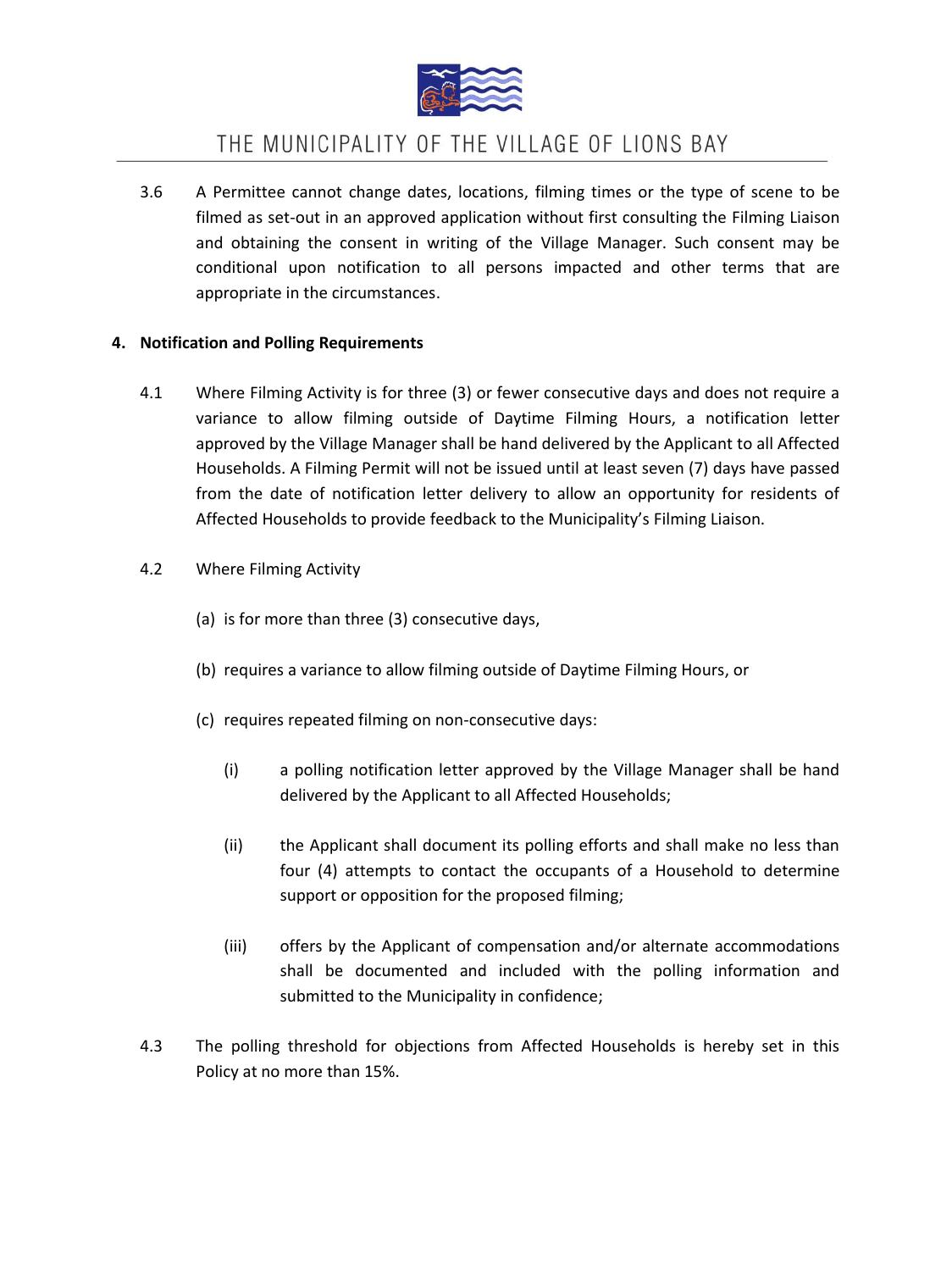

- 4.4. Applications under:
	- (a) subsection 4.2(a) for up to and including five (5) consecutive days of Filming Activity may be processed by the Village Manager who may issue a Filming Permit if the polling threshold in section 4.3 has been met, along with all other requirements of this Policy, but nothing herein precludes the Village Manager from referring such an application to Council;
	- (b) subsection 4.2(a) for more than 5 consecutive days of Filming Activity, or under subsections 4.2(b) and 4.2(c), shall be submitted in a report from Municipal staff to Council for consideration at the next Council meeting.
- 4.5 The number of Filming Permits which may be approved for any one residential neighbourhood location, as determined by the Municipality, shall be restricted as follows:
	- (a) where no polling is required, up to two (2) per calendar year; and
	- (b) where polling is required, no more than one (1) per calendar year.

Owners of properties throughout the Village of Lions Bay are encouraged to register their properties with Creative BC's Location Library.

## **5. Use of Municipal Land, Buildings, and Structures**

- 5.1 Municipal lands, including roads and boulevards, may be used for the parking of a Permittee's vehicles and the storage of a Permittee's equipment, subject to submission of a proposed parking plan and issuance of parking permits in accordance with Municipal staff direction and Traffic and Parking Bylaw No. 413, 2009, as amended, and Fees Bylaw No. 497, 2016, as amended. Blocking of fire hydrants and residents' driveways will not be tolerated.
- 5.2 Municipal land, buildings, or structures may be used for commercial filming purposes subject to availability and the issuance of a Filming Permit in accordance with this Policy and Fees Bylaw No. 497, 2016, as amended.
- 5.3 Approved Filming Permits are conditional upon the receipt of:
	- (a) the applicable filming fees and the Security Deposit;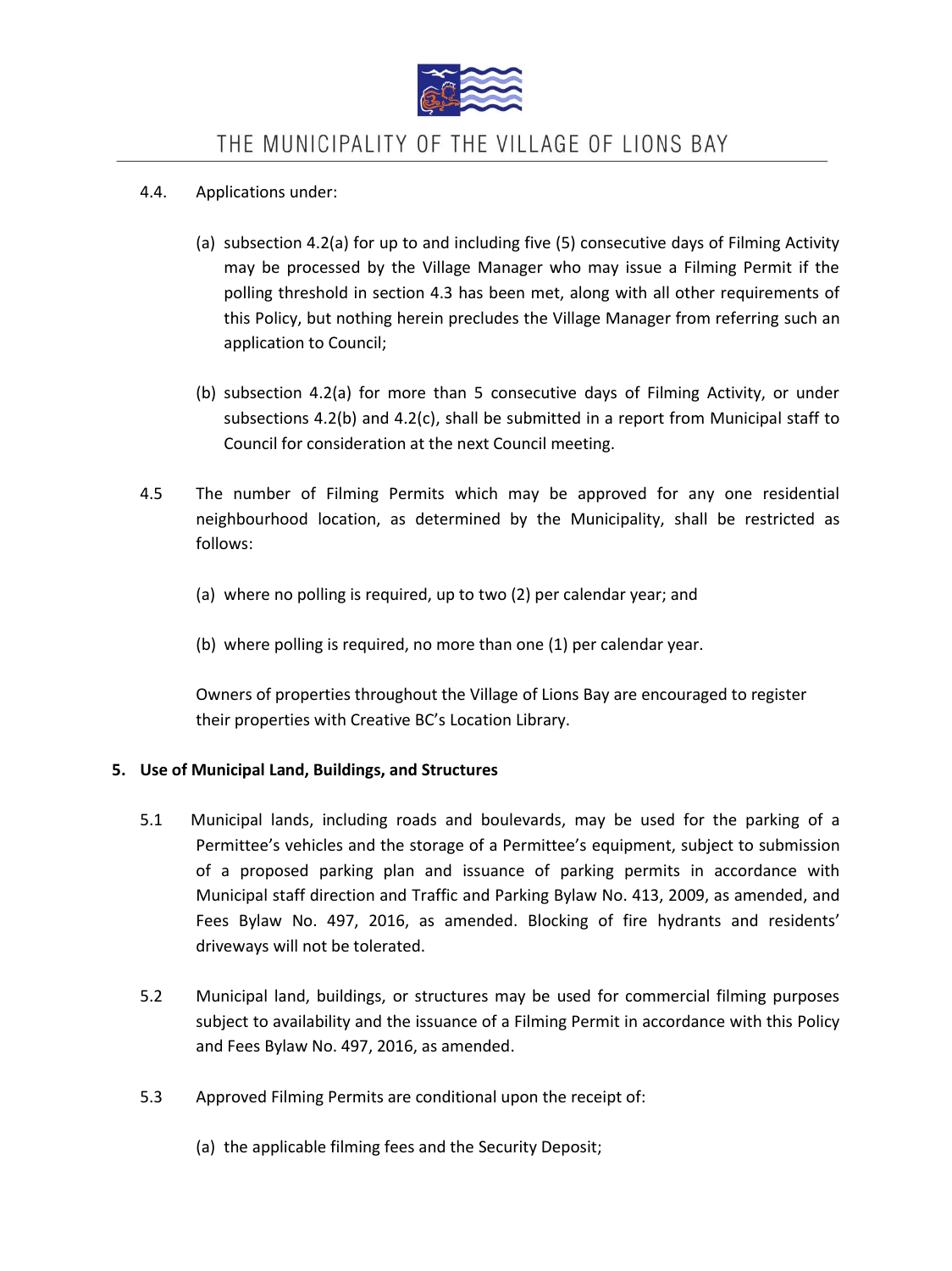

- (b) the Certificate of Insurance;
- (c) the Indemnification Agreement; and
- (d) any other conditions imposed by the Village Manager or Council.
- 5.4 The Security Deposit may be drawn upon by the Municipality to:
	- (a) remedy any damage to Municipal lands, buildings or structures caused by the Filming Activity, without limitation on the Municipality's right to pursue additional compensation or damages if the Security Deposit is insufficient to provide full restitution;
	- (b) enforce any of the Municipality's bylaws and recover any fine levied or judgment obtained against the Permittee;
	- (c) enforce the Indemnification Agreement;
	- (d) reimburse the Municipality for all actual legal costs and for any other expenses incurred in connection with enforcing the Municipality's bylaws, the Indemnification Agreement and the Permittee's liability insurance policy.
- 5.5 A Traffic Management Plan must be submitted for any request to close, or partially close a road and a professional traffic management contractor may be required at the Permittee's expense, in addition to any fees payable under Fees Bylaw No. 497, 2016, as amended. Closing or partial closing of a public roadway must be approved in writing by the Village Manager. Total blockages of public roadways shall not exceed 10 minutes at a time before allowing waiting vehicles to pass, subject only to exceptions granted in writing by the Village Manager, which may include terms and conditions required to be fulfilled by the Permittee including, but not limited to, advance public notice.
- 5.6 Any request for use of a Municipal fire hydrant must be included in a Filming Permit Application All hydrants will be operated by Municipal employees only and fees in accordance with Fees Bylaw No. 497, 2016, as amended, will apply.

### **6. Conduct**

6.1 The Permittee shall comply strictly with all federal, provincial and Municipal regulations and bylaws including, but not limited to, cannabis, alcohol and food service regulations.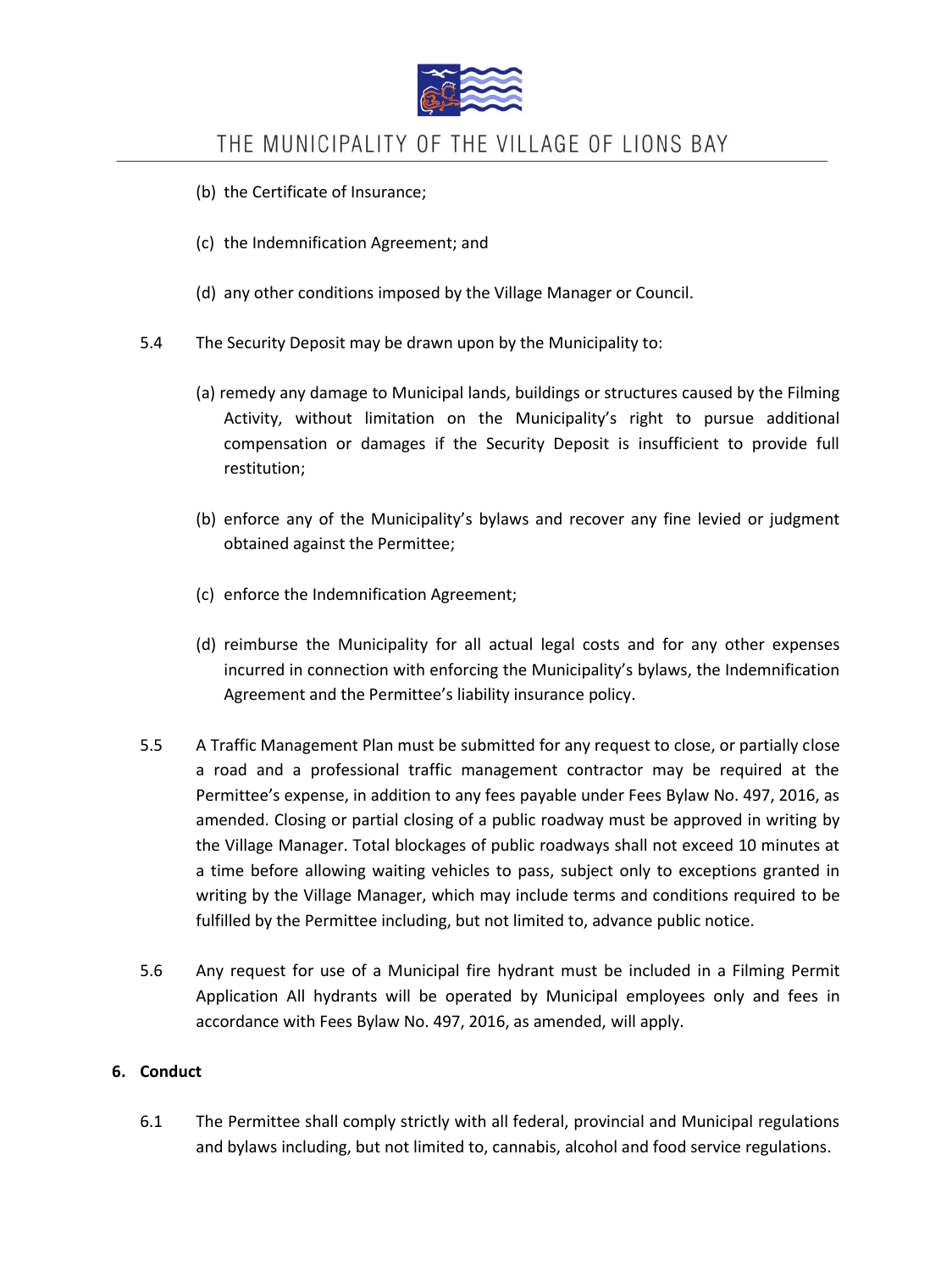

- 6.2 While working within the Municipality, all Filming Permit Applicants/Permittees, including producers, directors, cast, crew members and anyone else working for or associated with an Applicant/Permittee, shall conduct themselves in accordance with the BC Film Commission's *Best Practices – Motion Picture Locations Code of Conduct.*
- 6.3 The Municipality may fine the Permittee for bylaw infractions and may revoke the Permit without notice and without payment of any damages if the Permittee does not comply with the terms and conditions of the Permit or with applicable enactments.
- 6.4 The Permittee must designate a Production Liaison to the Municipality who is responsible for all film company activities and must be on site for the duration of production. The representative is responsible for ensuring that all cast and crew are informed of, and abide by, the terms and conditions of the Permit and for correcting any deficiencies with compliance. A 24-hour contact number for the representative must be provided to the Municipality.

### **7. Liability Insurance and Indemnification Agreement**

- 7.1 All Filming Permit Applicants shall provide a certificate of insurance evidencing liability insurance in an amount not less than \$5,000,000.00 with the Municipality named as an additional insured.
- 7.2 All Filming Permit Applicants shall cause an authorized signatory to execute the Indemnification Agreement incorporated into the Filming Permit Application as Schedule A.

### **8. Commercial Filming Fees**

- 8.1 All Filming Permit Applicants and Permittees shall provide the Municipality with fees in accordance with Fees Bylaw No. 497, 2016, as amended.
- 8.2 Filming service requests for the Lions Bay Fire Rescue (LBFR) Department or LBFR locations should be made at the earliest possible date but cannot be guaranteed to be available. If utilized per a filming service or location request, emergency calls may interrupt the filming without incurring responsibility or liability for any losses incurred by the Permittee. A filming service or location request, or an emergency response by LBFR on account of Filming Activity, shall be charged at the rates applicable in Fees Bylaw No. 497, 2016, as amended.